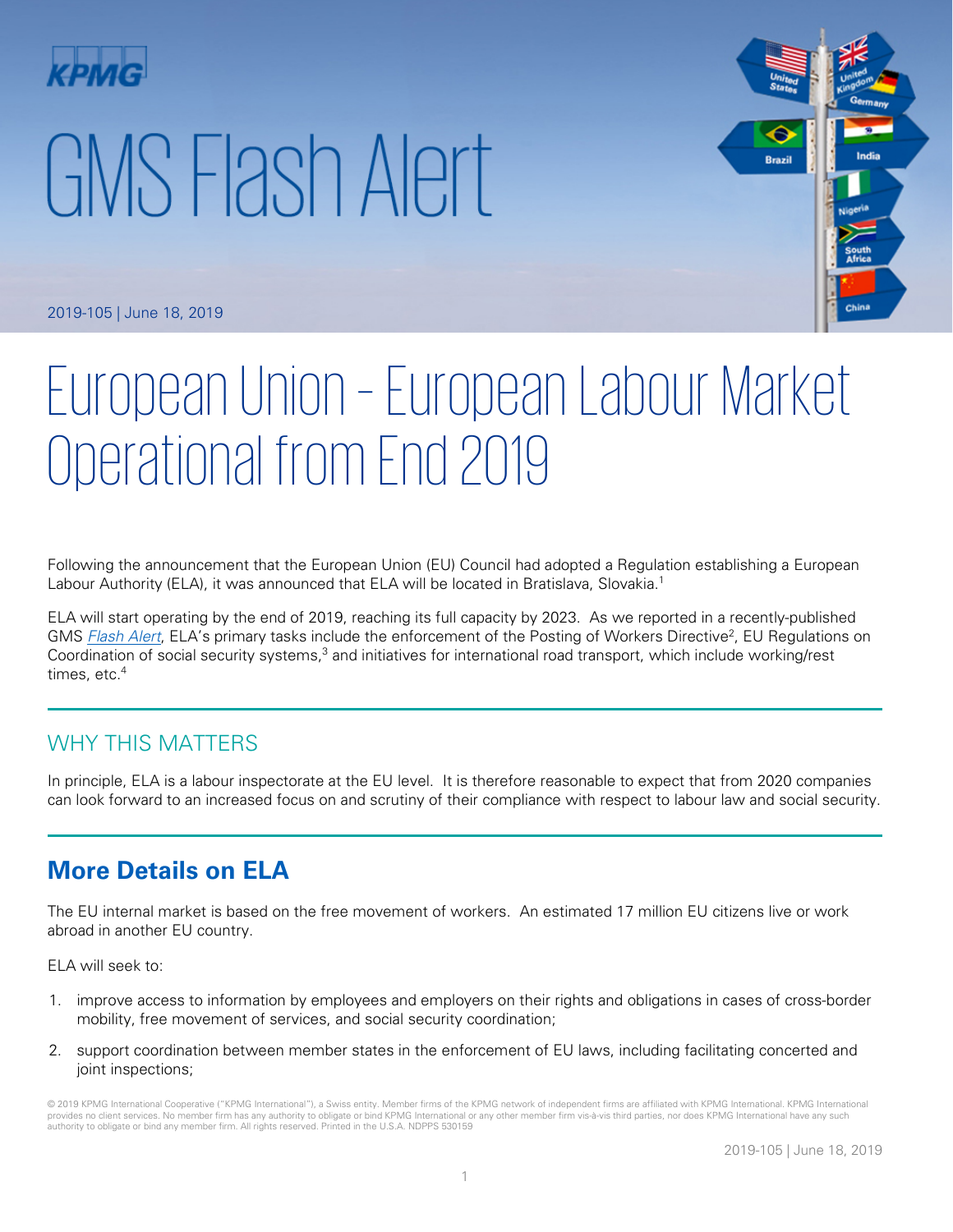- 3. support cooperation between member states in tackling undeclared work;
- 4. assist authorities in resolving cross-border disputes; and
- 5. support the coordination of social security systems.

In cases of undeclared work, violations of working conditions, or labour exploitation, ELA will be able to report them and cooperate with the authorities of the member states concerned. ELA will also support national authorities in carryingout inspections to tackle irregularities. These inspections will take place either at the request of member states or upon ELA's suggestion. Follow-up measures will be taken at national level.

## KPMG NOTE

Businesses need to prepare for enhanced scrutiny by authorities in the EU member states in respect of their compliance around mobile employees given existing employment law and social security.

Non-compliance and/or irregularities could lead to significant reputational damage to businesses and other penalties.

One of the objectives of ELA is to make sure that employers comply with all relevant rules, disclose correct information about their activities, and reduce the exploitation of rules to achieve competitive advantage.

# FOOTNOTES:

1 To see the 13 June 2019 European Council press release, click [here.](https://www.consilium.europa.eu/en/press/press-releases/2019/06/13/bratislava-to-host-the-european-labour-authority/)

2 See ["Proposal for a DIRECTIVE OF THE EUROPEAN PARLIAMENT AND OF THE COUNCIL amending Directive](https://eur-lex.europa.eu/legal-content/EN/TXT/?uri=COM:2016:0128:FIN)  [96/71/EC of The European Parliament and of the Council of 16 December 1996 concerning the posting of workers in the](https://eur-lex.europa.eu/legal-content/EN/TXT/?uri=COM:2016:0128:FIN)  [framework of the provision of services. COM/2016/0128 final -](https://eur-lex.europa.eu/legal-content/EN/TXT/?uri=COM:2016:0128:FIN) 2016/070 (COD)" on the EUR-Lex website.

3 See ["Proposal for a DIRECTIVE OF THE EUROPEAN PARLIAMENT AND OF THE COUNCIL amending Directive](https://eur-lex.europa.eu/legal-content/EN/TXT/?uri=CELEX%3A52016PC0815)  [2006/22/EC as regards enforcement requirements and laying down specific rules with respect to Directive 96/71/EC and](https://eur-lex.europa.eu/legal-content/EN/TXT/?uri=CELEX%3A52016PC0815)  [Directive 2014/67/EU for posting drivers in the road transport sector. COM/2017/0278 final -](https://eur-lex.europa.eu/legal-content/EN/TXT/?uri=CELEX%3A52016PC0815) 2017/0121 (COD)," on the EUR-Lex website. (Also, see our story on a recent social security development at the EU level, GMS [Flash Alert](https://home.kpmg/xx/en/home/insights/2019/05/flash-alert-2019-088.html) 2019-[088](https://home.kpmg/xx/en/home/insights/2019/05/flash-alert-2019-088.html) (13 May 2019).)

#### 4 See:

[Proposal for a REGULATION OF THE EUROPEAN PARLIAMENT AND OF THE COUNCIL amending Regulation \(EC\) No](http://www.europarl.europa.eu/RegData/docs_autres_institutions/commission_europeenne/com/2017/0281/COM_COM(2017)0281_EN.pdf)  [1071/2009 and Regulation \(EC\) No 1072/2009 with a view to adapting them to developments in the sector;](http://www.europarl.europa.eu/RegData/docs_autres_institutions/commission_europeenne/com/2017/0281/COM_COM(2017)0281_EN.pdf) also, see [Proposal for a REGULATION OF THE EUROPEAN PARLIAMENT AND OF THE COUNCIL amending Regulation \(EC\) No](https://ec.europa.eu/transparency/regdoc/rep/1/2017/EN/COM-2017-277-F1-EN-MAIN-PART-1.PDF)  [561/2006 as regards on minimum requirements on maximum daily and weekly driving times, minimum breaks and daily](https://ec.europa.eu/transparency/regdoc/rep/1/2017/EN/COM-2017-277-F1-EN-MAIN-PART-1.PDF)  [and weekly rest periods and Regulation \(EU\) 165/2014 as regards positioning by means of tachographs.](https://ec.europa.eu/transparency/regdoc/rep/1/2017/EN/COM-2017-277-F1-EN-MAIN-PART-1.PDF) Also see: [Proposal for a REGULATION OF THE EUROPEAN PARLIAMENT AND OF THE COUNCIL amending Regulation \(EC\) No](http://www.europarl.europa.eu/RegData/docs_autres_institutions/commission_europeenne/com/2017/0281/COM_COM(2017)0281_EN.pdf)  [1071/2009 and Regulation \(EC\) No 1072/2009 with a view to adapting them to developments in the sector](http://www.europarl.europa.eu/RegData/docs_autres_institutions/commission_europeenne/com/2017/0281/COM_COM(2017)0281_EN.pdf) .

In addition, see: [Proposal for a REGULATION OF THE EUROPEAN PARLIAMENT AND OF THE COUNCIL on](https://eur-lex.europa.eu/legal-content/EN/TXT/?uri=CELEX%3A52017PC0256)  [establishing a single digital gateway to provide information, procedures, assistance and problem solving services and](https://eur-lex.europa.eu/legal-content/EN/TXT/?uri=CELEX%3A52017PC0256)  [amending Regulation \(EU\) No 1024/2012COM/2017/0256 final -](https://eur-lex.europa.eu/legal-content/EN/TXT/?uri=CELEX%3A52017PC0256) 2017/086 (COD).

\* \* \* \*

<sup>© 2019</sup> KPMG International Cooperative ("KPMG International"), a Swiss entity. Member firms of the KPMG network of independent firms are affiliated with KPMG International. KPMG International provides no client services. No member firm has any authority to obligate or bind KPMG International or any other member firm vis-à-vis third parties, nor does KPMG International have any such authority to obligate or bind any member firm. All rights reserved. Printed in the U.S.A. NDPPS 530159